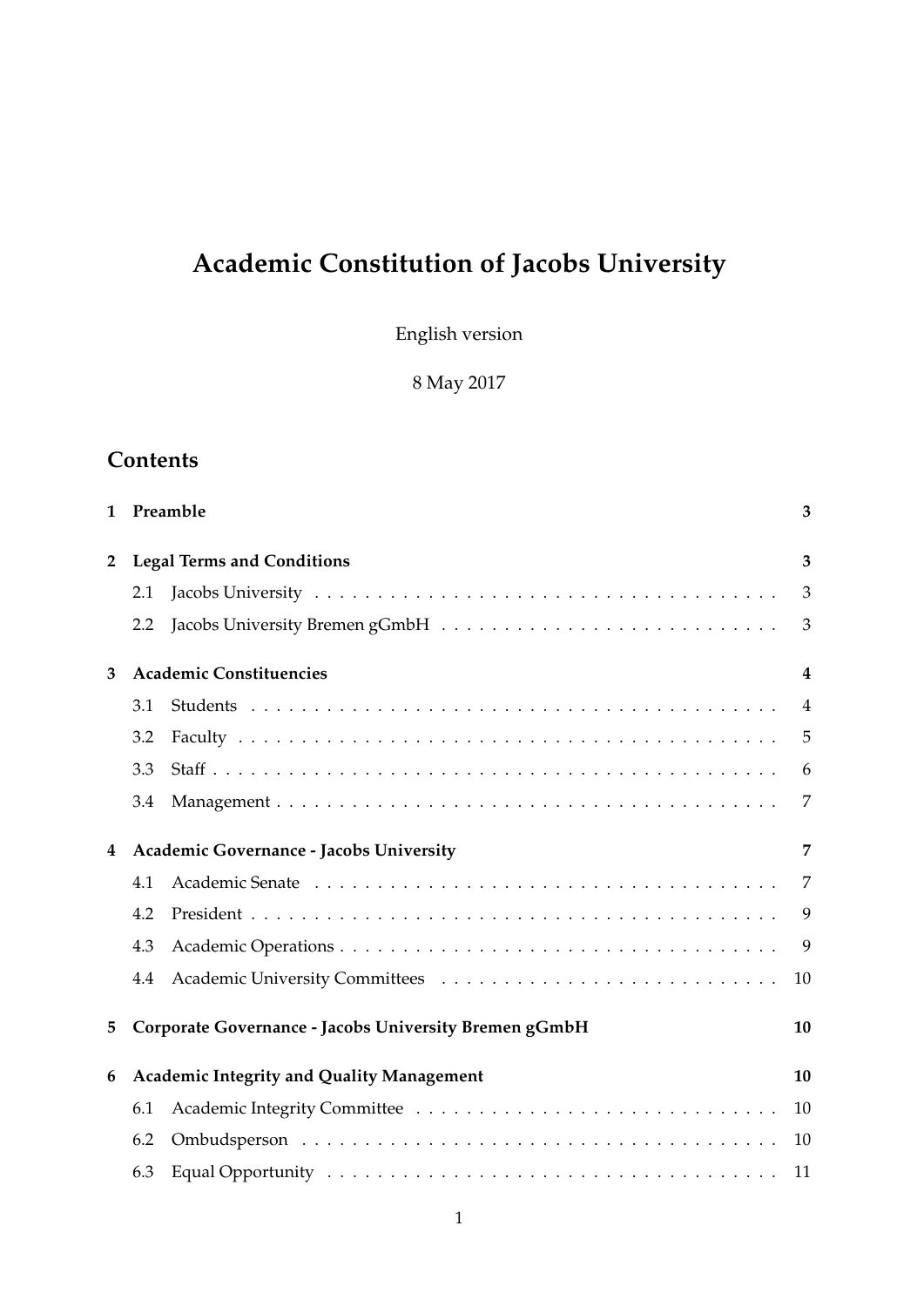|  | 7 Final Provisions |  |
|--|--------------------|--|
|  |                    |  |
|  |                    |  |
|  |                    |  |

The English version of the Academic Constitution is merely for the purpose of information. The German version alone shall be legally binding.

Jacobs University strives for diversity among the representatives in its bodies, in particular to have representation of both genders and multiple nationalities in all bodies. Names of persons and functions appearing in this text shall include both the feminine and the masculine gender.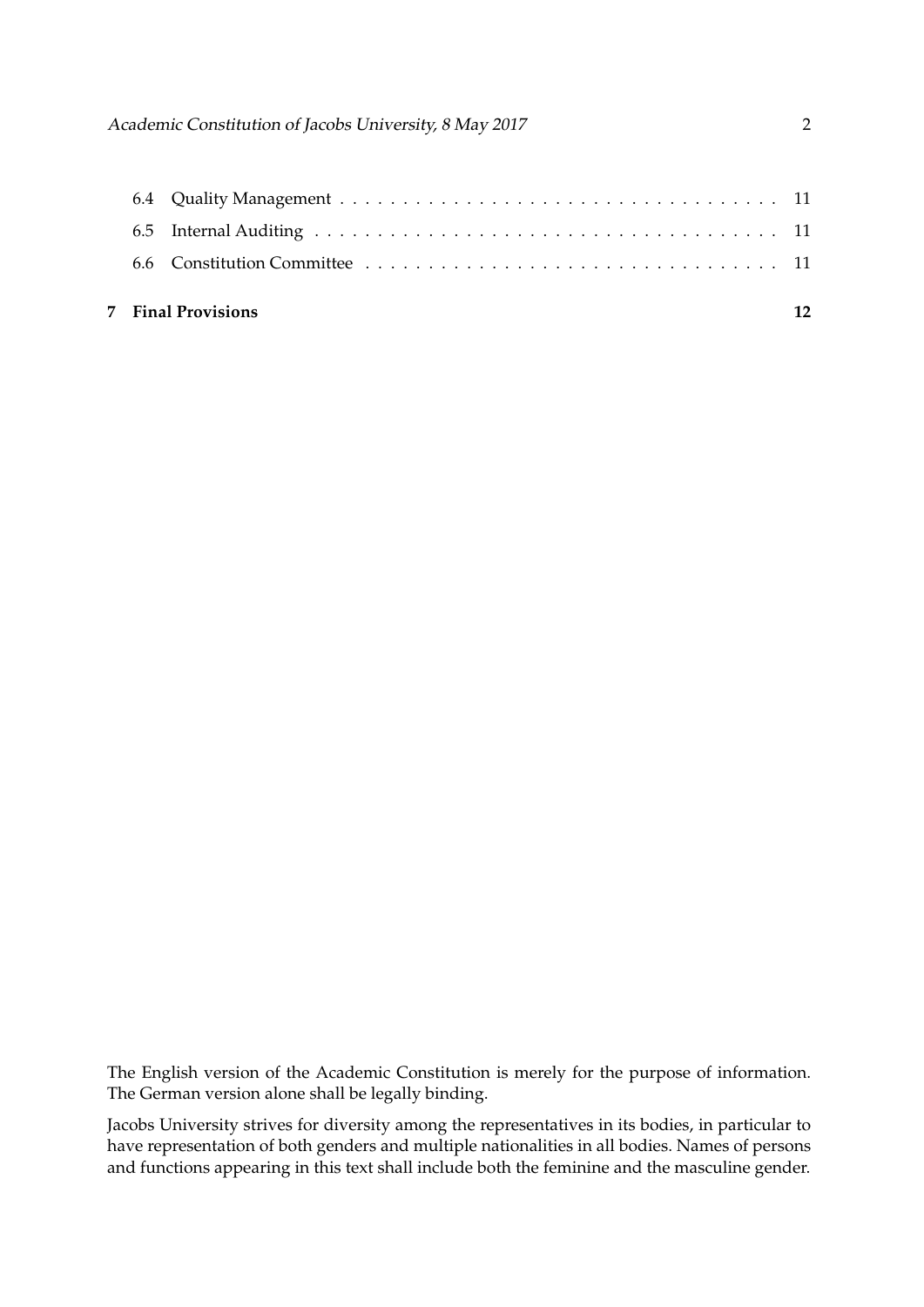# **1 Preamble**

This Academic Constitution forms the basis for regulated academic coexistence within the privately operated Jacobs University. It is based on a joint commitment to excellence and highest quality standards in study, teaching, research, and management, to academic freedom and integrity in research and teaching, to the equality of different social groups at the university, and to the wise and efficient handling of existing human, material and non-material resources and the specifics of a private university. Jacobs University does not discriminate on the basis of race, skin color, religion, gender, sexual orientation, national or ethnic origin, or disability. The rules of the Academic Constitution are aimed at promoting the intellectual and social development of all members of Jacobs University, structuring and safeguarding the management of the institution expediently and sensibly, and ensuring that the university fulfills its mission for current and future generations.

# **2 Legal Terms and Conditions**

### **2.1 Jacobs University**

*Jacobs University* is the entirety of the academic operation of the institution. This document defines the constitutional order (Grundordnung) of Jacobs University according to the Higher Education Act of Bremen (BremHG). It ensures freedom of research and teaching according to the German Basic Law (Deutsches Grundgesetz §5 Abs.3) and good academic practice as defined by the German Research Foundation (DFG).

### **2.2 Jacobs University Bremen gGmbH**

*Jacobs University Bremen gGmbH* is the legal entity of Jacobs University. The main supervisory body of Jacobs University gGmbH is the Board of Governors. The Executive Board represents and manages Jacobs University Bremen gGmbH. The Executive Board is supported by the Division Heads (Bereichsleiter).

The rights of Jacobs University Bremen gGmbH and its executive bodies vis-á-vis Jacobs University are listed in its bylaws (Gesellschaftsvertrag) and the respective rules of procedure (Geschäftsordnungen). These bylaws and rules of procedure constitute a legal framework within which the Academic Constitution applies.

The Works Council (Betriebsrat) is the legal organization representing all employees of Jacobs University Bremen gGmbH towards the employer. All rights and obligations of the Works Council are defined by the Works Constitution Act (Betriebsverfassungsgesetz).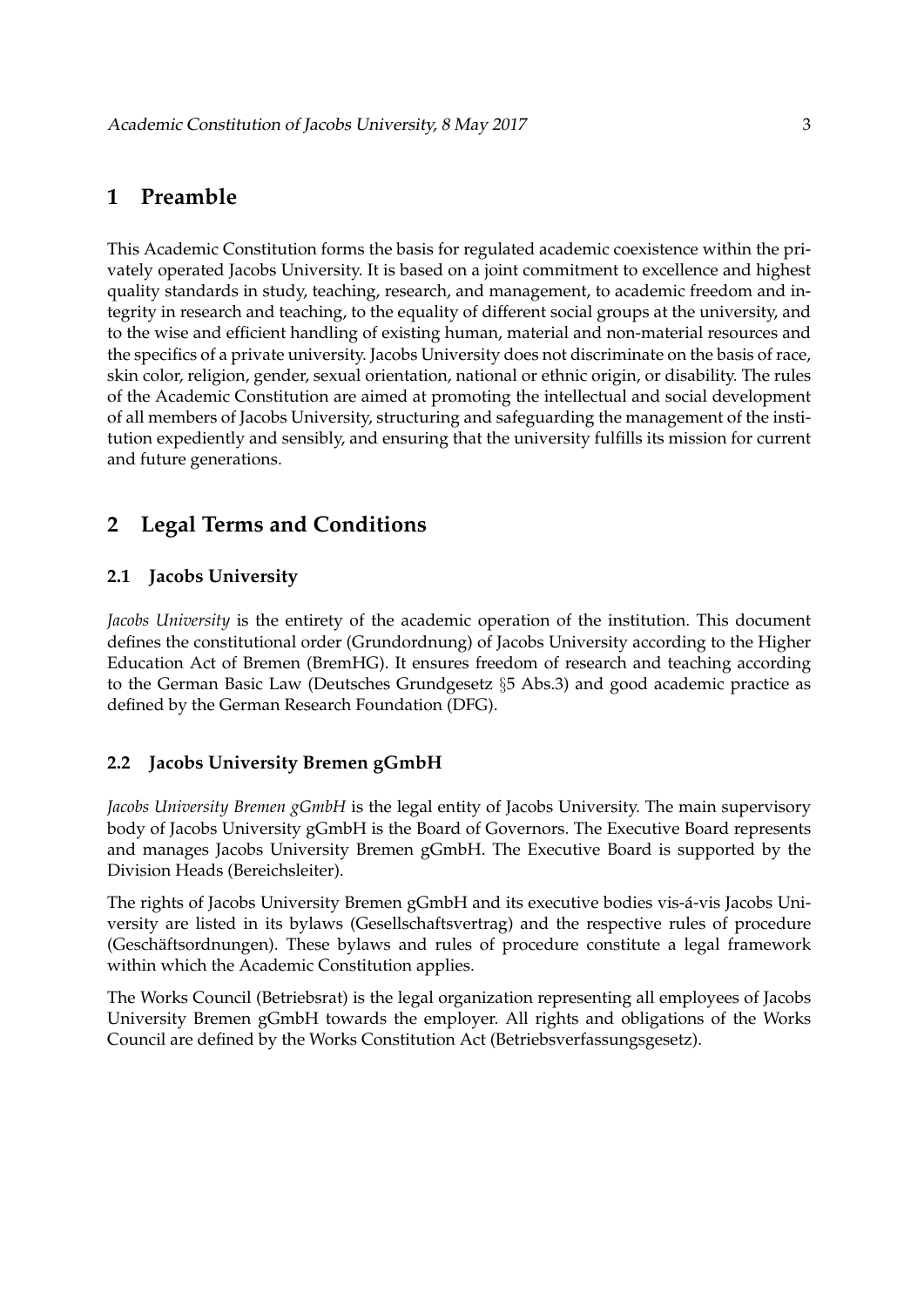# **3 Academic Constituencies**

The *Academic Constituencies* of Jacobs University are as follows:

- *Students* constituted by the Student Assemblies and represented by the Student Governments,
- *Faculty* constituted by the Faculty Assembly and represented by the Faculty Council,
- *Staff* constituted by the Staff Assembly and represented by the Staff Council,
- *Management* constituted by the Executive Board and the Division Heads (Bereichsleiter).

Committees and other bodies of academic co-determination shall be composed according to the principle of adequate participation of all affected groups.

### **3.1 Students**

The body of *Students* is constituted by all individuals who are enrolled at Jacobs University in a Bachelor or Master degree program, any pre-degree program, or as doctoral students. *Undergraduate Students* are all students enrolled to obtain a Bachelor's degree and students in pre-degree programs. *Graduate Students* are all students enrolled to obtain a Master's degree and all doctoral students.

Students are at the very heart of the university. They are entitled to a peaceful and diversely structured environment that is conducive to learning and coexistence and are obliged to participate in this environment actively and preserve it. All students should be enabled by Jacobs University to realize their academic potential fully and are responsible for working towards this goal. *Students* are responsible for their representation within Jacobs University and in national and international student organizations.

*Students* contribute to

- teaching and research,
- development of guidelines for the conduct of members of Jacobs University,
- development, implementation, and evaluation of academic policies and practices.

#### **Student Assemblies**

All *Undergraduate Students* constitute the Undergraduate Student Assembly. All *Graduate Students* constitute the Graduate Student Assembly. The Undergraduate Student Assembly and the Graduate Student Assembly stipulate the structure of their representation in the charter of their respective Student Government. They may opt for joint or separate representation.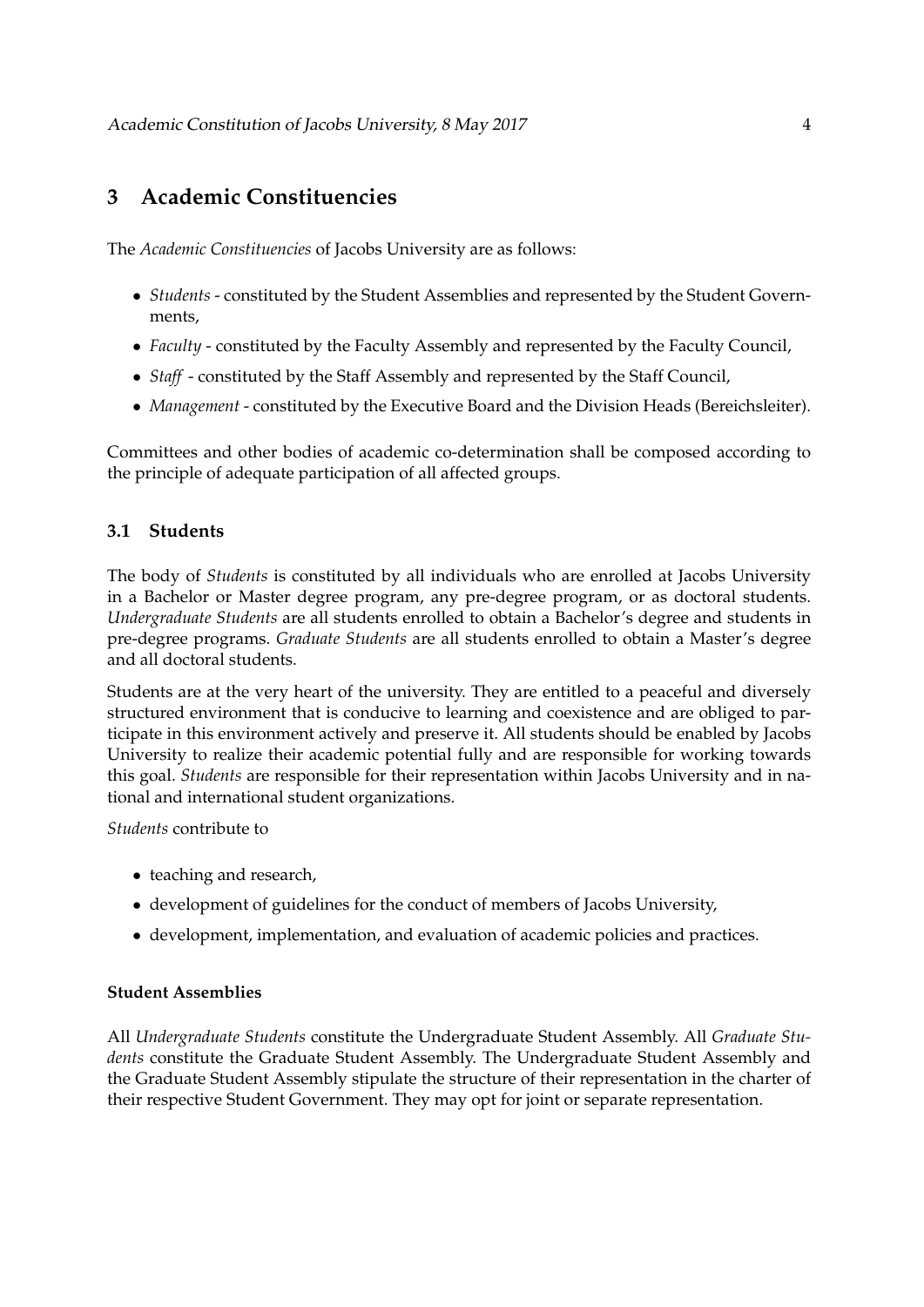#### **Student Governments**

The Student Assemblies elect their Student Governments according to the respective charter. If *Students* are represented as two separate entities, all *Undergraduate Students* are represented by the Undergraduate Student Government, all *Graduate Students* are represented by the Graduate Student Government, and both work closely together.

The responsibilities of the Student Government include representing *Students* towards the respective bodies within as well as outside Jacobs University, serving as the link between *Students* and university authorities, administration or other groups on campus and actively contributing to the communication between those bodies, appointing all representatives of *Students*, and ensuring continuity.

In particular, the Student Governments are responsible for appointing the Student Delegates in the Academic Senate.

### **3.2 Faculty**

Members of *Faculty* are the professors employed at Jacobs University as well as adjunct professors and scholars who have been granted *Faculty* status by the Faculty Assembly.

*Faculty* is the body of Jacobs University generally responsible for

- research and teaching,
- academic development,
- representation in the global academic community,
- safeguarding academic freedom,
- ensuring good academic practice.

In particular, these responsibilities concern

- appointment of *Faculty* members,
- professional development of *Faculty*,
- university entrance requirements,
- development of courses, modules and study programs,
- academic assessment measures,
- development and structure of the university's research profile,
- representation of *Faculty* within Jacobs University and in academic organizations,
- ensuring high academic quality standards.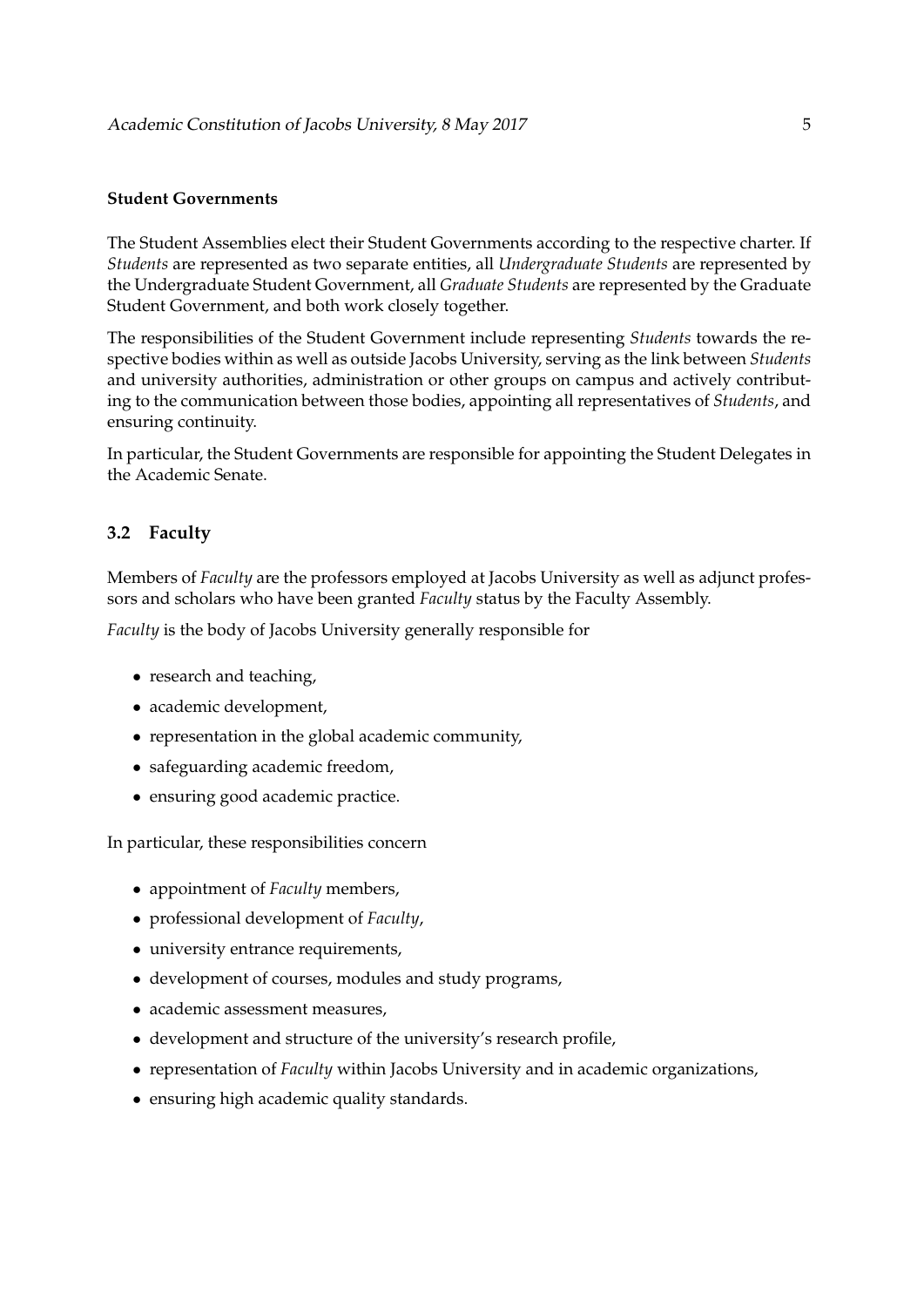### *Faculty* contributes to

- ensuring the research possibilities at Jacobs University,
- long-term planning and preparation of the annual budget,
- hiring and professional development of teaching staff,
- development of guidelines for the conduct of Jacobs University Members.

### **Faculty Assembly**

The general decision-making of *Faculty*, in particular the election of representatives, takes place in the Faculty Assembly. All members of *Faculty* belong to it and have the same voting rights. The Faculty Assembly confers rules of procedure upon itself. The Faculty Assembly may award scholars affiliated with Jacobs University *Faculty* membership, including a voting right, through a majority decision.

The Faculty Assembly elects the members of the Faculty Council.

### **Faculty Council**

The Faculty Council executes the responsibility of *Faculty* in the Academic Senate, represents *Faculty* towards other university bodies, and chairs the Faculty Assembly. The Faculty Council consists of at least three and at most nine members who represent the spectrum of academic units at Jacobs University. Selected members of the Faculty Council participate in the meeting of the Academic Senate and execute the nine votes of the Faculty Council. Composition and election of Faculty Council are regulated in the rules of procedure of *Faculty*.

The Faculty Council appoints a speaker and the Co-chair of the Academic Senate.

### **3.3 Staff**

*Staff* consists of all employees of Jacobs University that are not members of *Management*, *Faculty*, or *Students*.

The responsibilities of *Staff* include

- support of teaching and research,
- development, management, and evaluation of administrative practice,
- development, implementation, and evaluation of administrative policies,
- development, management, and evaluation of administrative projects and programs,
- representation of Jacobs University in the corresponding national and international professional communities and organizations.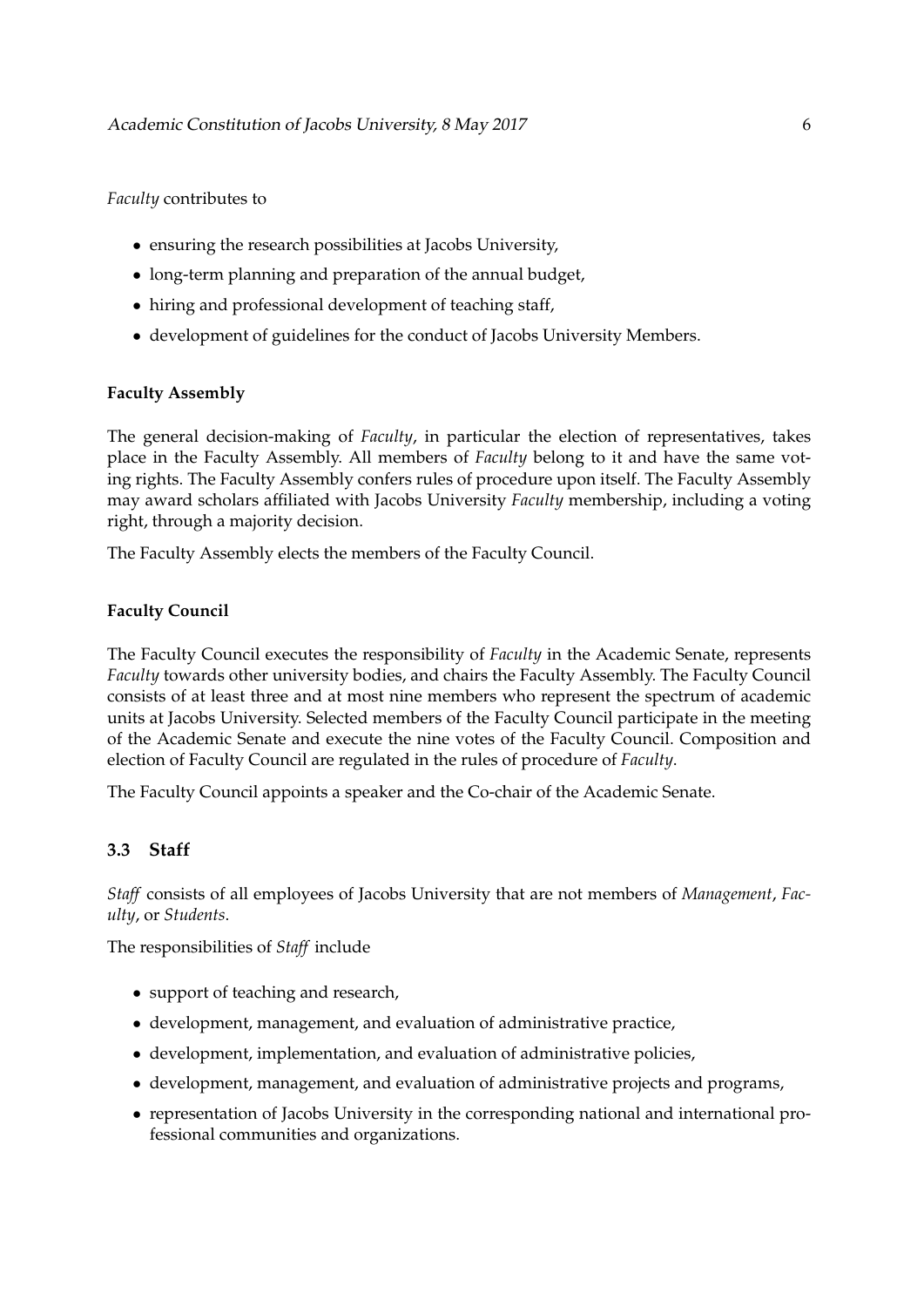### *Staff* contributes to

- teaching and research,
- administrative and institutional development of Jacobs University,
- professional development of *Staff* members,
- development of guidelines for the conduct of Jacobs University members,
- development, implementation, and evaluation of academic policies and practices,
- assurance of fair working conditions and transparent employment practices.

*Staff* includes *Teaching and Research Staff* as well as *Administrative Staff*.

### **Staff Assembly**

The Staff Assembly consists of all *Staff* members. Each member has the same voting rights. It discusses and votes upon all matters regarding the rights, interests, and responsibilities of *Staff*. The Staff Assembly confers rules of procedure upon itself.

### **Staff Council**

The Staff Council represents *Staff* towards *Management*, *Faculty*, and *Students* and ensures the responsibilities and rights of *Staff*. It is elected by the Staff Assembly. The Staff Council is responsible for appointing the Staff Delegates (neither member of *Faculty* nor of *Students*) in the Academic Senate.

The Staff Assembly may delegate the representation to the Works Council (Betriebsrat), in which case Staff Council and Works Council are identical.

### **3.4 Management**

*Management* develops and drives the mission of Jacobs University. It provides institutional leadership and ensures fair working conditions, as well as transparent employment practices.

# **4 Academic Governance - Jacobs University**

### **4.1 Academic Senate**

The Academic Senate is the main executive body for academic co-determination at Jacobs University. Its tasks comprise the participation in and the monitoring of all academic matters in teaching and research. The Academic Senate gives itself rules of procedure. It is composed of delegates from all Academic Constituencies. It discusses and votes on all academic policies, academic regulations and appointments of *Faculty* members of the university.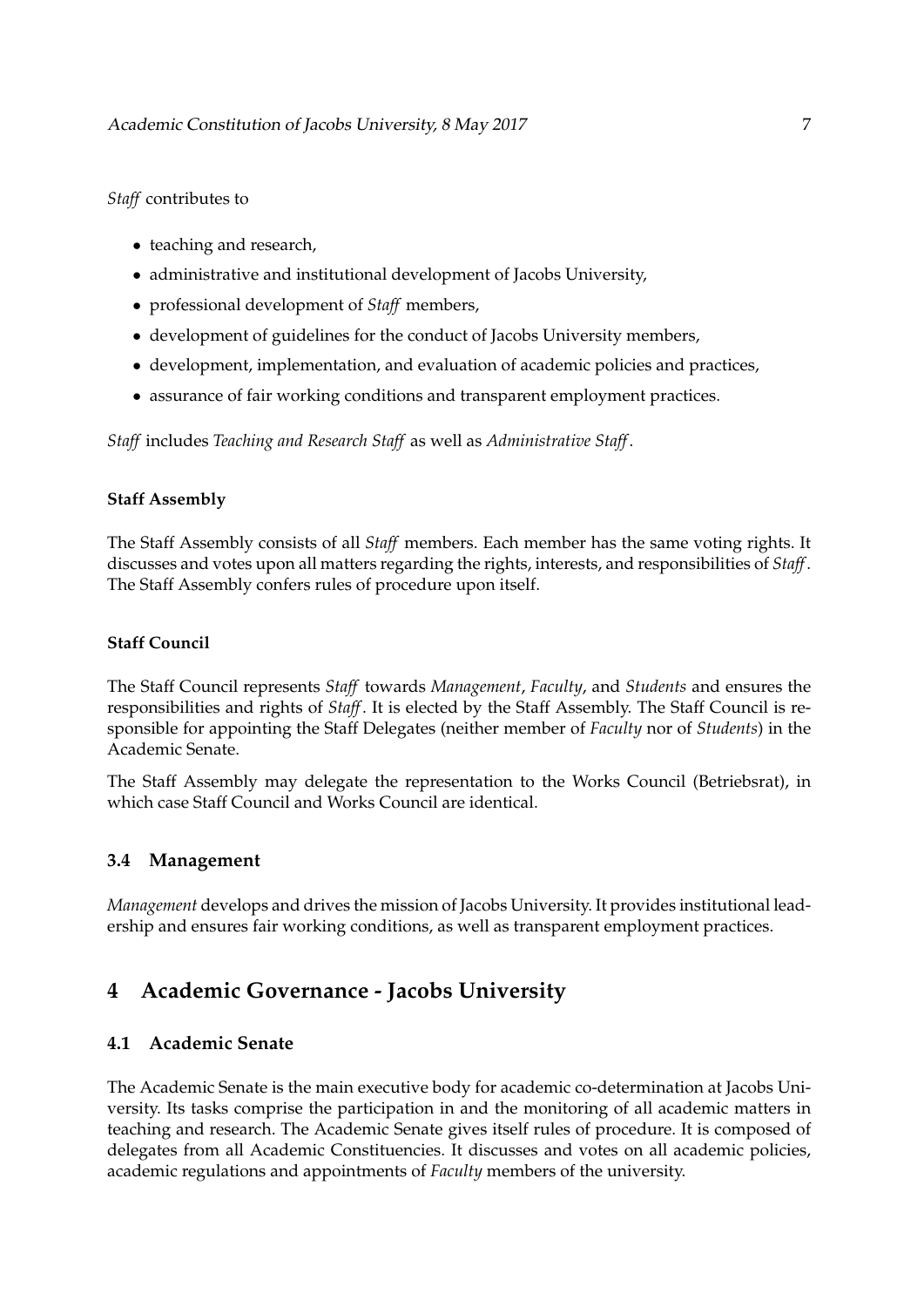In particular, the Academic Senate deliberates and votes on the following matters:

- academic study programs and curricula: introduction, discontinuation, and changes of academic study programs,
- academic policies and procedures,
- policies and procedures regarding *Faculty* hiring and promotion,
- academic quality control: safeguarding high academic standards and ensuring proper scientific conduct.

The Academic Senate participates in the development of the academic profile of Jacobs University as well as in the establishment and denomination of faculty positions.

### **Composition and distribution of votes**

The composition of the Academic Senate and the distribution of votes are as follows:

- President (no vote, Chair),
- Academic Operations (four votes),
- Faculty Council (nine votes, Co-Chair),
- Undergraduate Student Delegate (one vote),
- Graduate Student Delegate (one vote),
- Teaching and Research Staff Delegate (one vote),
- Administrative Staff Delegate (one vote).

The President chairs the Academic Senate, the Faculty Council appoints a Co-Chair. The voting rights of Academic Operations are executed by the Head of Academic Operations and the Deans (or equivalent functions). Faculty Council and all Delegates in the Academic Senate come into office through a process regulated by the respective Academic Constituencies and following democratic principles. Faculty Council and Staff Delegates have a term of office of two academic years, Student Delegates of one academic year.

#### **Procedures and communication**

The Chair prepares an agenda for each meeting of the Academic Senate. Any member may bring forward agenda items, any formal decision has to be requested in the agenda. During the teaching period the Academic Senate meets at least once a month.

A quorum shall exist if three quarters of the votes of the Academic Senate are represented. In urgent cases decisions may be taken via circular resolution. The Academic Senate passes resolutions with a simple majority of present votes.

The Academic Senate minutes all its decisions; minutes are made public to the university. Parts of the agenda and the respective minutes may be declared confidential.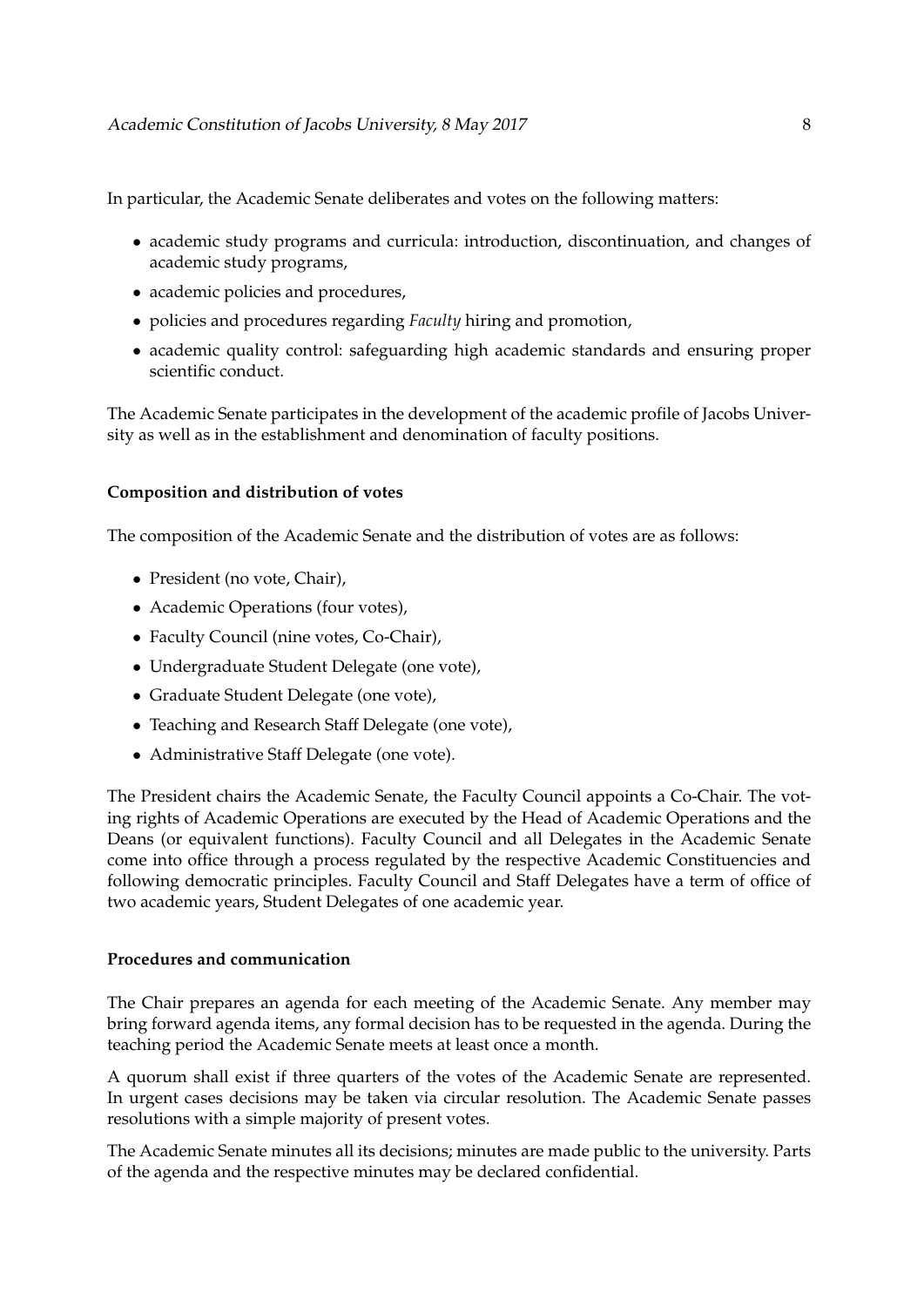The Academic Senate may invite guests to its meetings.

The decisions of the Academic Senate are implemented by the Executive Board.

#### **Cases of Dissent**

In cases of severe interest of Jacobs University Bremen gGmbH, the Executive Board has the authority to reject or overrule formal decisions made by the Academic Senate. If a formal Academic Senate decision is ignored, rejected or overruled by the Executive Board or if the Executive Board implements an action against a formal decision of the Academic Senate, the Academic Senate can establish a *Case of Dissent*. The Case of Dissent will be directed to Internal Auditing. Internal auditing will independently and objectively assess the Case of Dissent. After hearing both parties or - in case of urgency - directly, Internal Auditing has to communicate the Case of Dissent and provide a recommendation to the Board of Governors for a final decision. This decision of the Board of Governors is binding for both parties, the Executive Board and the Academic Senate.

#### **4.2 President**

The President is responsible for all academic matters and represents Jacobs University in the global academic community. The President chairs the Academic Senate. The Board of Governors establishes a nomination committee for the appointment of a new president. The selection of the new President is supported by the Academic Senate.

#### **4.3 Academic Operations**

Academic Operations is concerned with the strategic and operational matters related to research and teaching, including planning and development of research profiles and study programs, quality assurance, and the administration of the annual academic budget. Academic Operations is led by the Head of Academic Operations (Provost) who supervises all *Faculty*, research and teaching staff. The Head of Academic Operations may delegate responsibilities to the Deans (or equivalent functions). The Head of Academic Operations provides regular information to the Academic Senate.

The appointment and dismissal of the Head of Academic Operations and all supporting personnel with supervisory power over Faculty shall take place with the significant participation of the Academic Senate. Before the initiation of a search and selection process, rules of procedure have to be developed and approved by both the Executive Board and the Academic Senate. The process is organized by a finding committee installed by the President for this purpose. The finding committee is chaired by the President.

The Head of Academic Operations and the Deans (or equivalent functions) are members of the Academic Senate.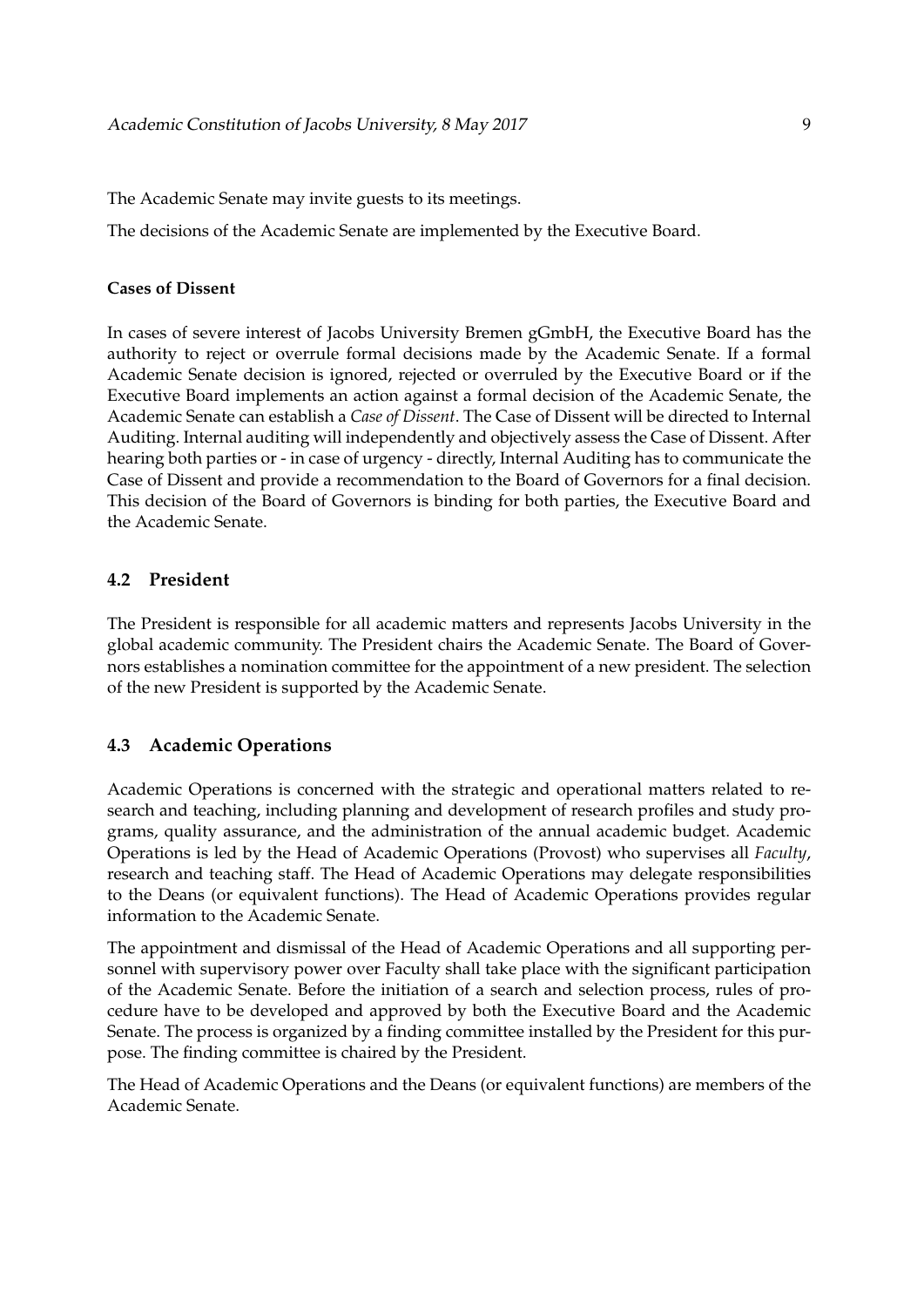### **4.4 Academic University Committees**

The Academic Senate can assign well-defined tasks and responsibilities to Academic University Committees. They are established by and report to the Academic Senate. The Academic Senate approves their rules of procedure. The composition of Academic University Committees is function-driven and determined by their rules of procedures according to the principle of equal participation of all affected groups. Members of Academic University Committees are selected by their respective Academic Constituency according to its rules of procedure (charter).

Undergraduate and Graduate Education are responsibilities of at least one standing Academic University Committee whose main tasks are drafting and monitoring policies, developments, decisions and processes in its area of responsibility.

# **5 Corporate Governance - Jacobs University Bremen gGmbH**

Corporate governance of Jacobs University Bremen gGmbH and its executive bodies are defined by its bylaws (Gesellschaftsvertrag).

# **6 Academic Integrity and Quality Management**

### **6.1 Academic Integrity Committee**

The Academic Integrity Committee, a joint committee with equal representation of *Students* and *Faculty*, is responsible for promoting and carrying out activities that facilitate an environment of academic integrity.

In addition, the committee is responsible for providing support and advice to all members of the academic community regarding issues of academic integrity, including providing informal advice, mediating informal cases, and conducting formal hearings. The Academic Integrity Committee shall be the primary forum for adjudicating issues of academic integrity at Jacobs University.

The Academic Integrity Committee is established by and reports to the Academic Senate. Members of the Academic Integrity Committee are nominated by their respective Academic Constituency.

### **6.2 Ombudsperson**

The President appoints an ombudsperson based on the recommendation of the Academic Senate. The ombudsperson acts as a neutral, independent person of trust and mediator for cases of queries regarding good scientific practice and its violation through scientific dishonesty.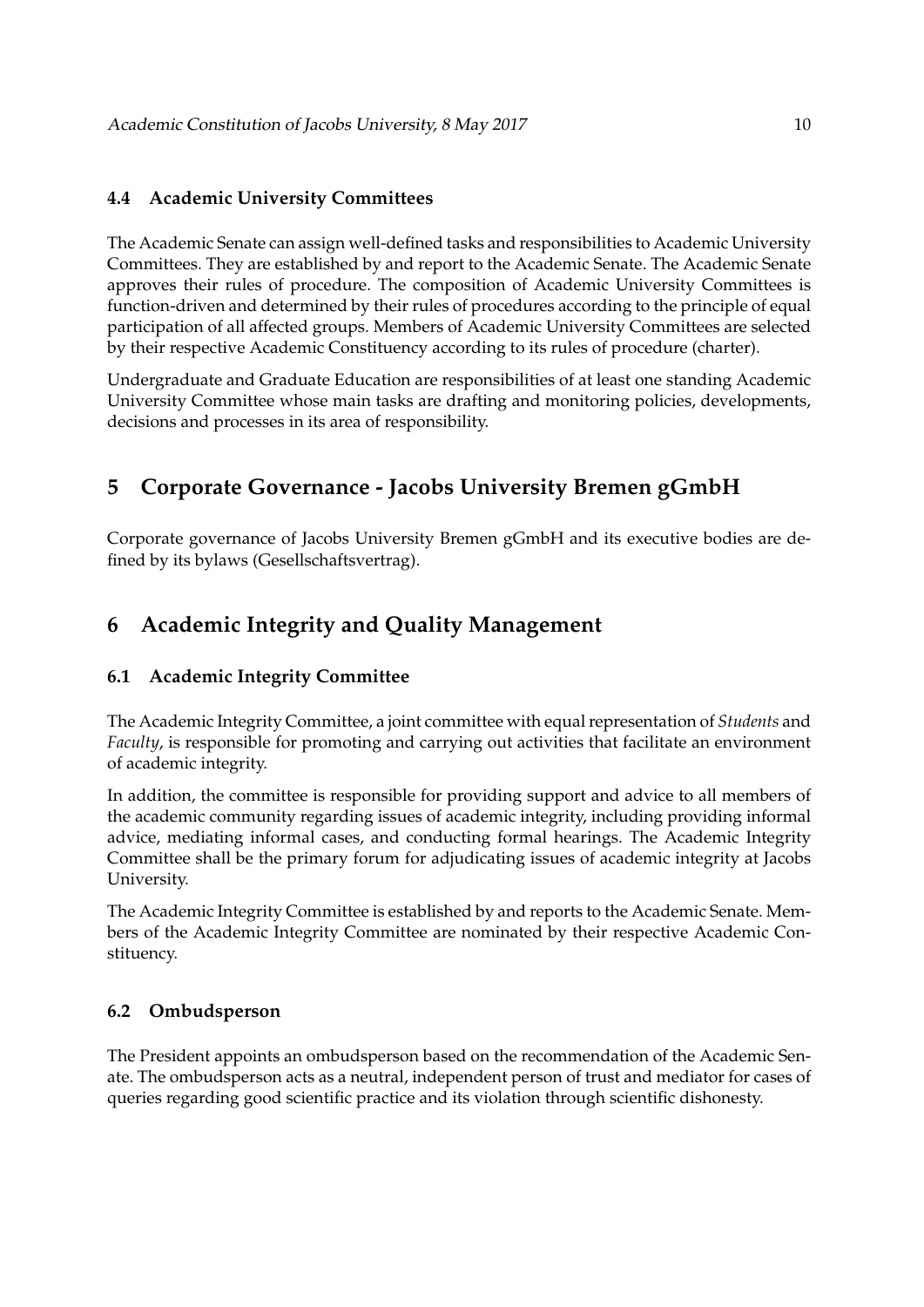## **6.3 Equal Opportunity**

Jacobs University values the diversity of its community and promotes the recognition, acceptance and right of all its members to be treated with fairness, equality and justice. Jacobs University has a standing committee on equal opportunity. This committee is established by and reports to the Academic Senate. Members are nominated by their respective Academic Constituencies.

### **6.4 Quality Management**

Quality management at Jacobs University strives towards continuously improving teaching and research. The university-wide regulations for quality management are determined by the Academic Senate who is responsible for the implementation of all measures.

### **6.5 Internal Auditing**

Internal Auditing of Jacobs University Bremen gGmbH is accomplished by an independent and objective (impartial) institution. According to the definition of "The Institute of Internal Auditors (The IIA)" it provides assurance and consulting services to review and improve the operations of Jacobs University Bremen gGmbH. In addition, Internal Auditing deals with Cases of Dissent between the Academic Senate and the Executive Board.

### **6.6 Constitution Committee**

The Constitution Committee consists of at least one representative from each of the four Academic Constituencies. It meets at least once a year to deal with reported violations of the Academic Constitution, and also with proposed amendments and potential modifications.

In cases of reported violations of the Academic Constitution the Constitution Committee acts as a mediator between the affected parties. If mediation fails the Constitution Committee may involve Internal Auditing to resolve the issues.

In order to facilitate editorial and non-controversial changes of the Academic Constitution, the Constitution Committee drafts a proposal that is then communicated to the university public, and submitted to the representative bodies of the Academic Constituencies for review. The proposed changes enter into force if within three months no Academic Constituency submits in writing a formal and reasoned objection to the Constitution Committee through their representative bodies. In case of an objection the Constitution Committee may retract the proposed change or submit a revised proposal after negotiations with the affected parties. The Constitution Committee may involve Internal Auditing in order to reach a consensus. Only when all negotiation and mediation efforts fail, the Constitution Committee may declare the proposed change substantial.

Substantial changes to the Academic Constitution are prepared by a committee with representatives from all Academic Constituencies formed for this purpose. Substantial changes are